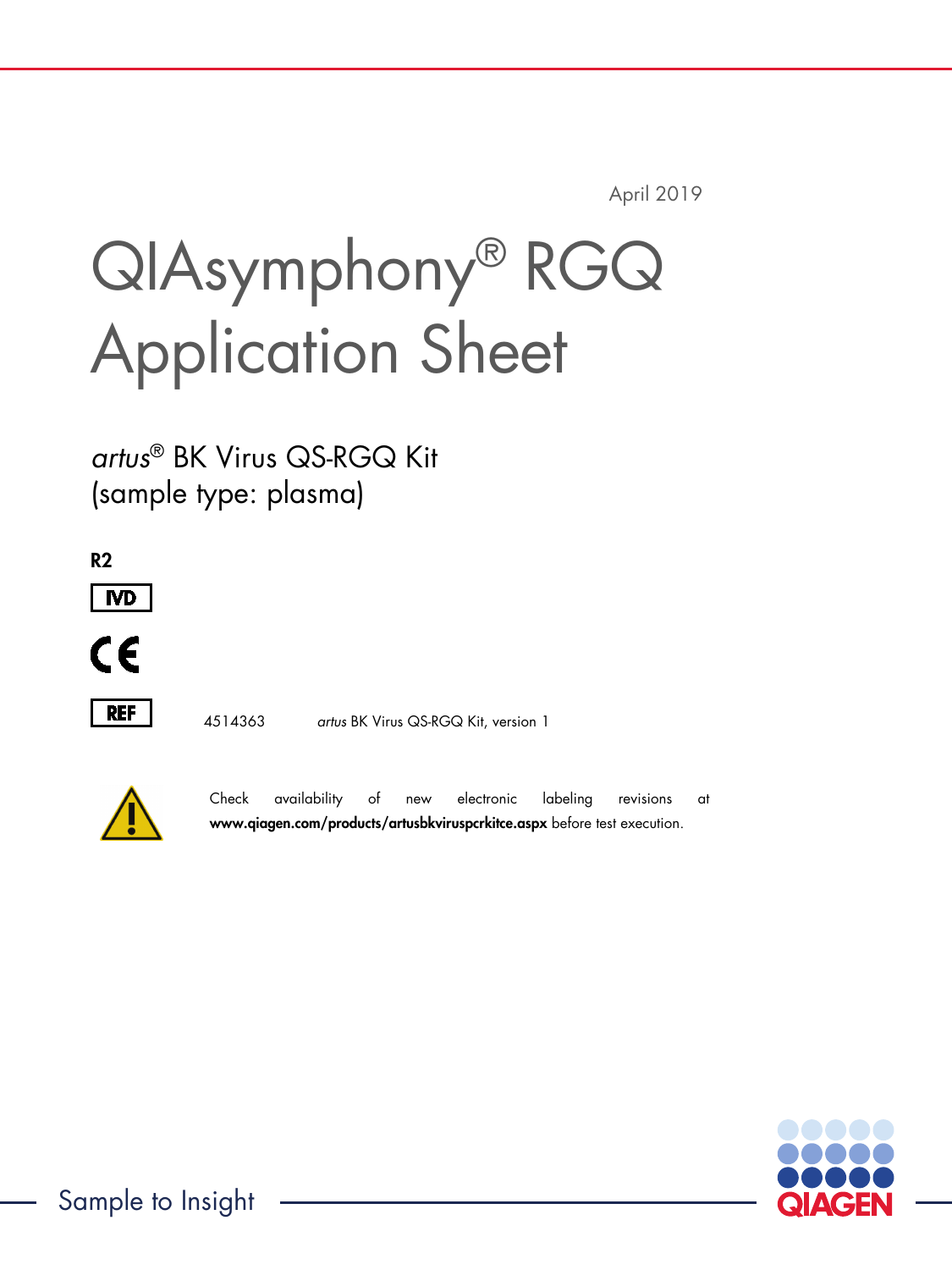# General Information

| Kit                                     | artus BK Virus QS-RGQ Kit, Version 1<br>(cat.no. 4514363)                              |
|-----------------------------------------|----------------------------------------------------------------------------------------|
| Validated sample material               | Human EDTA plasma                                                                      |
| Front-end purification                  | QIAsymphony DSP Virus/Pathogen Midi Kit<br>(cat. no. 937055)                           |
| Sample volume (including excess volume) | $1200$ $\mu$                                                                           |
| Assay Parameter Set                     | artus_BKV_plasma1000_V5                                                                |
| Default Assay Control Set               | Cellfree 1000_V7_DSP_artus_BKV                                                         |
| Elution volume                          | $60$ $\mu$                                                                             |
| Required software version               | Version 4.0 or higher                                                                  |
| Master mix volume                       | $10 \mu$                                                                               |
| Template volume                         | $15$ $\mu$                                                                             |
| Number of reactions                     | $6 - 24$                                                                               |
| Runtime on AS module                    | For 6 reactions: approximately 8 minutes<br>For 72 reactions: approximately 35 minutes |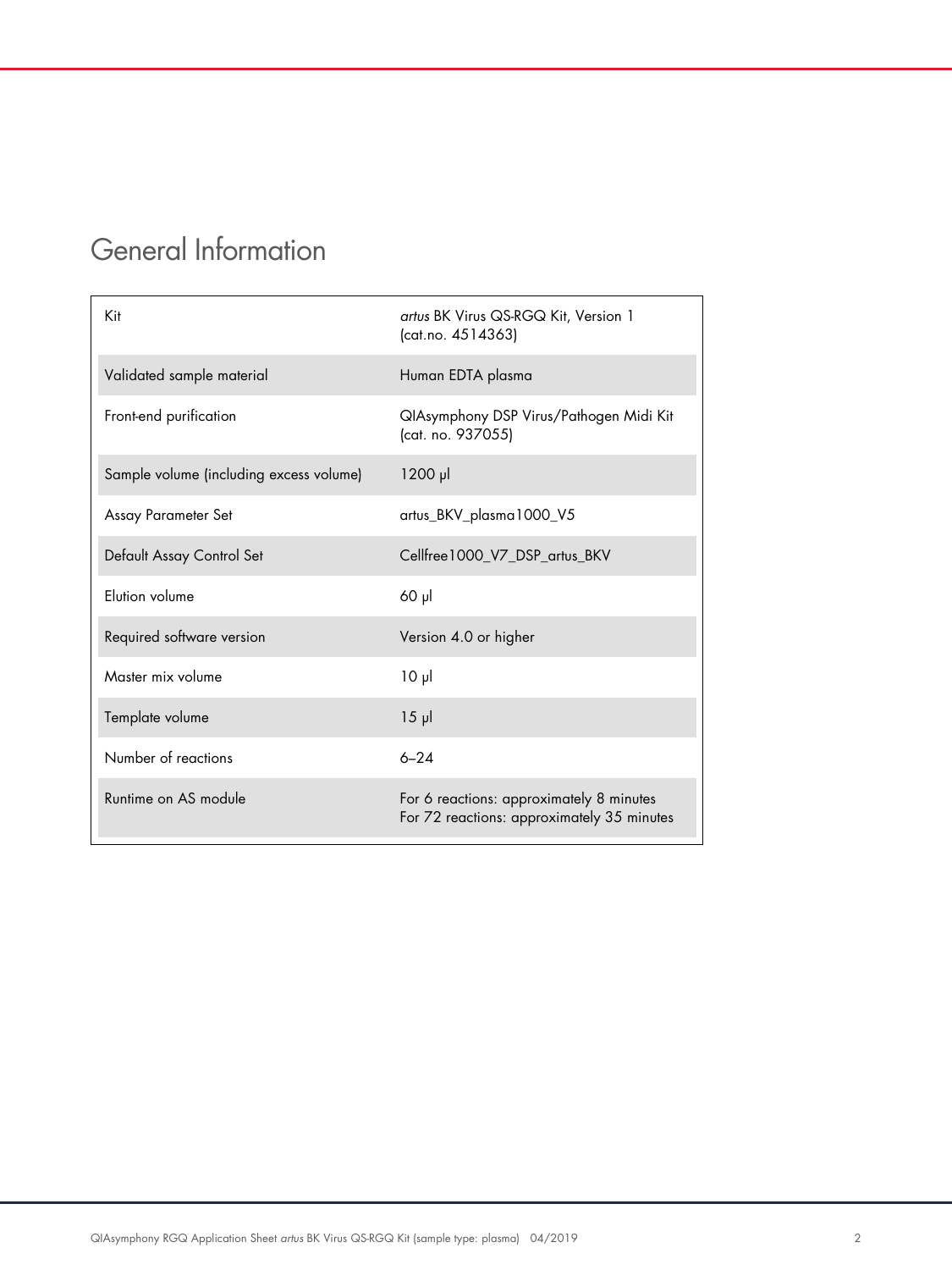# Materials Required but Not Provided

#### Purification kit

QIAsymphony DSP Virus/Pathogen Midi Kit (cat. no. 937055)

#### Adapters for the QIAsymphony SP

- Elution Microtube Rack QS (Cooling Adapter, EMT, v2, Qsym, cat. no. 9020730)
- **•** Transfer frame
- Tube Insert 3B (Insert, 2.0ml v2, samplecarr. (24), Qsym, cat. no. 9242083)

Consumables for the QIAsymphony SP

- Sample Prep Cartridges, 8-well (cat. no. 997002)
- 8-Rod Covers (cat. no. 997004)
- Filter-Tips, 1500 µl (cat. no. 997024)
- Filter-Tips, 200 µl (cat. no. 990332)
- **Elution Microtubes CL (cat. no. 19588)**
- Tip disposal bags (cat. no. 9013395)
- Micro tubes 2.0 ml Type H or Micro tubes 2.0 ml Type I (Sarstedt®, cat. nos. 72.693 and 72.694, www.sarstedt.com) for use with samples and internal controls

Adapters and reagent holders for the QIAsymphony AS

- Reagent holder 1 QS (Cooling Adapter, Reagent Holder 1, Qsym, cat. no. 9018090)
- RG Strip Tubes 72 QS (Cooling Adapter, RG Strip Tubes 72, Qsym, cat. no. 9018092)

Consumables for the QIAsymphony AS

- Strip Tubes and Caps, 0.1 ml (cat. no. 981103)
- Tubes, conical, 2 ml, Qsym AS (cat. no. 997102) or Micro tubes 2.0 ml Type I (Sarstedt, cat. no. 72.694.005)
- Alternatively: Tubes, conical, 5 ml, Qsym AS (cat. no. 997104) or Tubes with flat base from PP (Sarstedt, cat. no. 60.558.001)
- Filter-Tips, 1500 µl (cat. no. 997024)
- Filter-Tips, 200 µl (cat. no. 990332)
- Filter-Tips, 50 µl (cat. no. 997120)
- Tip disposal bags (cat. no. 9013395)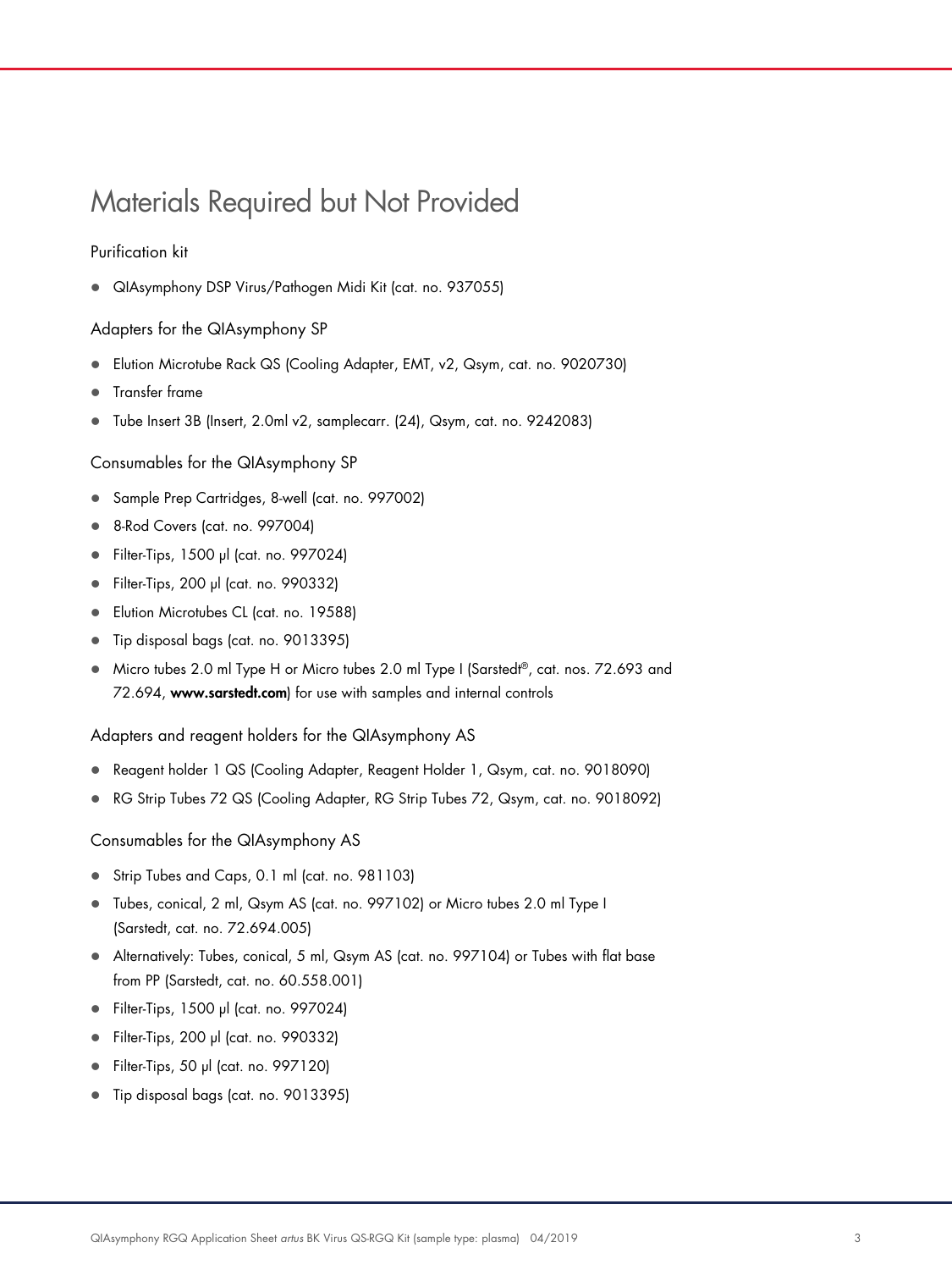# Specimen Handling and Storage

| Sample collection      | Blood sample<br>5-10 ml EDTA blood<br>$8x$ overhead mix $-$ no agitation!<br>Heparinized human samples must not be used.                                                                                                                                                                             |
|------------------------|------------------------------------------------------------------------------------------------------------------------------------------------------------------------------------------------------------------------------------------------------------------------------------------------------|
| Sample storage         | Separation: 20 minutes centrifugation, 800-1600 x g<br>within 24 hours post-collection<br>Transfer the isolated plasma into a sterile polypropylene<br>tube<br>The sensitivity of the assay can be reduced if samples are<br>frozen as a matter of routine or stored for a longer period<br>of time. |
| Sample transport       | Shatterproof transport<br>Shipment within 24 hours<br>Mail shipment according to legal instructions for the<br>transport of pathogen material*<br>Blood samples should be shipped cool (2 to 8°C)                                                                                                    |
| Interfering substances | Heparin (≥10 IU/ml) affects the PCR. Samples collected in<br>tubes containing heparin as an anticoagulant or samples<br>from heparinized patients must not be used.                                                                                                                                  |
| Sample preparation     | Prevent formation of foam in or on the samples<br>Samples should be equilibrated to room temperature<br>$(15-25^{\circ}C)$ before starting the run.                                                                                                                                                  |

\* International Air Transport Association (IATA). Dangerous Goods Regulations.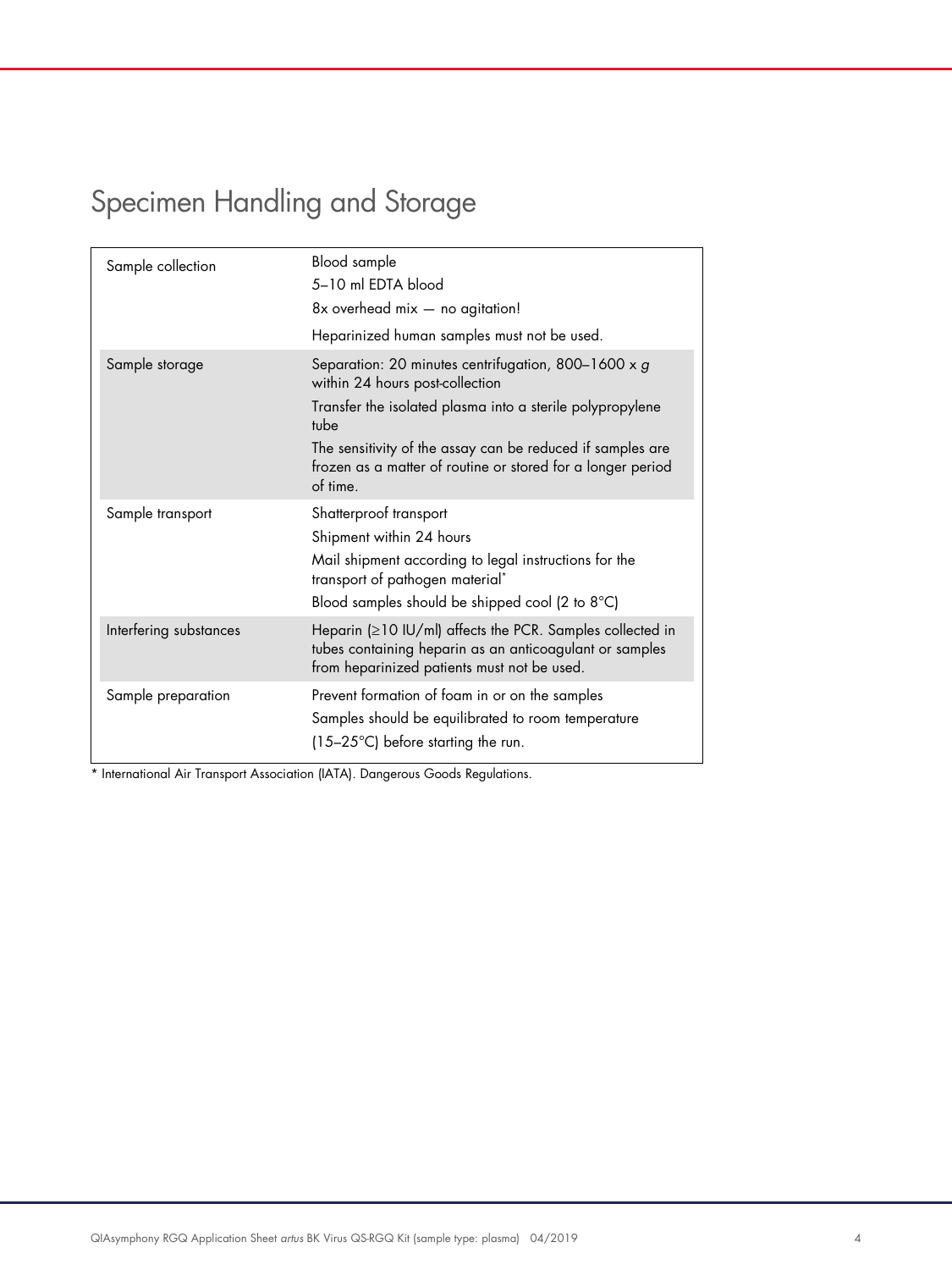# Procedure

Preparation of carrier RNA and addition of the internal control to the samples

Using the QIAsymphony DSP Virus/Pathogen Midi Kit in combination with the *artus* BK Virus QS-RGQ Kit requires introduction of the internal control (BK Virus RG IC) into the purification procedure to monitor the efficiency of sample preparation and downstream assay.

Internal controls must be added with carrier RNA (CARRIER)–Buffer AVE (AVE) mixture, and the total volume of the internal control–carrier RNA (CARRIER)–Buffer AVE (AVE) mixture remains 120 µl.

The table represents the addition of internal control to the isolation at a ratio of 0.1  $\mu$  per 1  $\mu$ elution volume. We recommend preparing fresh mixtures for each run just before use.

| Component                                          | Volume (µl)<br>(Sarstedt tubes)*    | Volume (µl)<br>(Corning tubes) <sup>†</sup> |
|----------------------------------------------------|-------------------------------------|---------------------------------------------|
| Stock carrier RNA (CARRIER)                        | 5                                   | 5                                           |
| Internal control <sup>#</sup>                      | 9                                   |                                             |
| <b>Buffer AVE</b>                                  | 106                                 | 106                                         |
| Final volume per sample<br>(excluding dead volume) | 120                                 | 120                                         |
| Total volume for n samples                         | $(n \times 120) + 360$ <sup>§</sup> | $(n \times 120) + 600$ <sup>1</sup>         |

Alternatively, the "IC Calculator" Tool in the QIAsymphony Management Console may be used.

\* Micro tubes 2.0 ml Type H and Micro tubes 2.0 ml Type I, Sarstedt cat. nos. 72.693 and 72.694.

† Tubes 14 ml, 17 x 100 mm polystyrene round-bottom (Corning® Inc., cat. no. 352051; Becton Dickinson was the previous supplier of this tube and Corning Inc. is now the new supplier).

‡ The calculation of the amount of internal control is based on the initial elution volumes (90 µl). Additional void volume depends on the type of sample tube used.

§ Internal control mixture corresponding to 3 additional samples (i.e., 360 µl) is required. Do not fill more than 1.92 ml total volume (corresponding to a maximum of 13 samples. These volumes are specific for Micro tubes 2.0 ml Type H and Micro tubes 2.0 ml Type I, Sarstedt cat. nos. 72.693 and 72.694).

¶ Internal control mixture corresponding to 5 additional samples (i.e., 600 µl) is required. Do not fill more than 13.92 ml total volume (corresponding to a maximum of 111 samples. These volumes are specific for Tubes 14 ml, 17 x 100 mm polystyrene round-bottom, Corning Inc., cat. no. 352051; Becton Dickinson was the previous supplier of this tube and Corning Inc. is now the new supplier).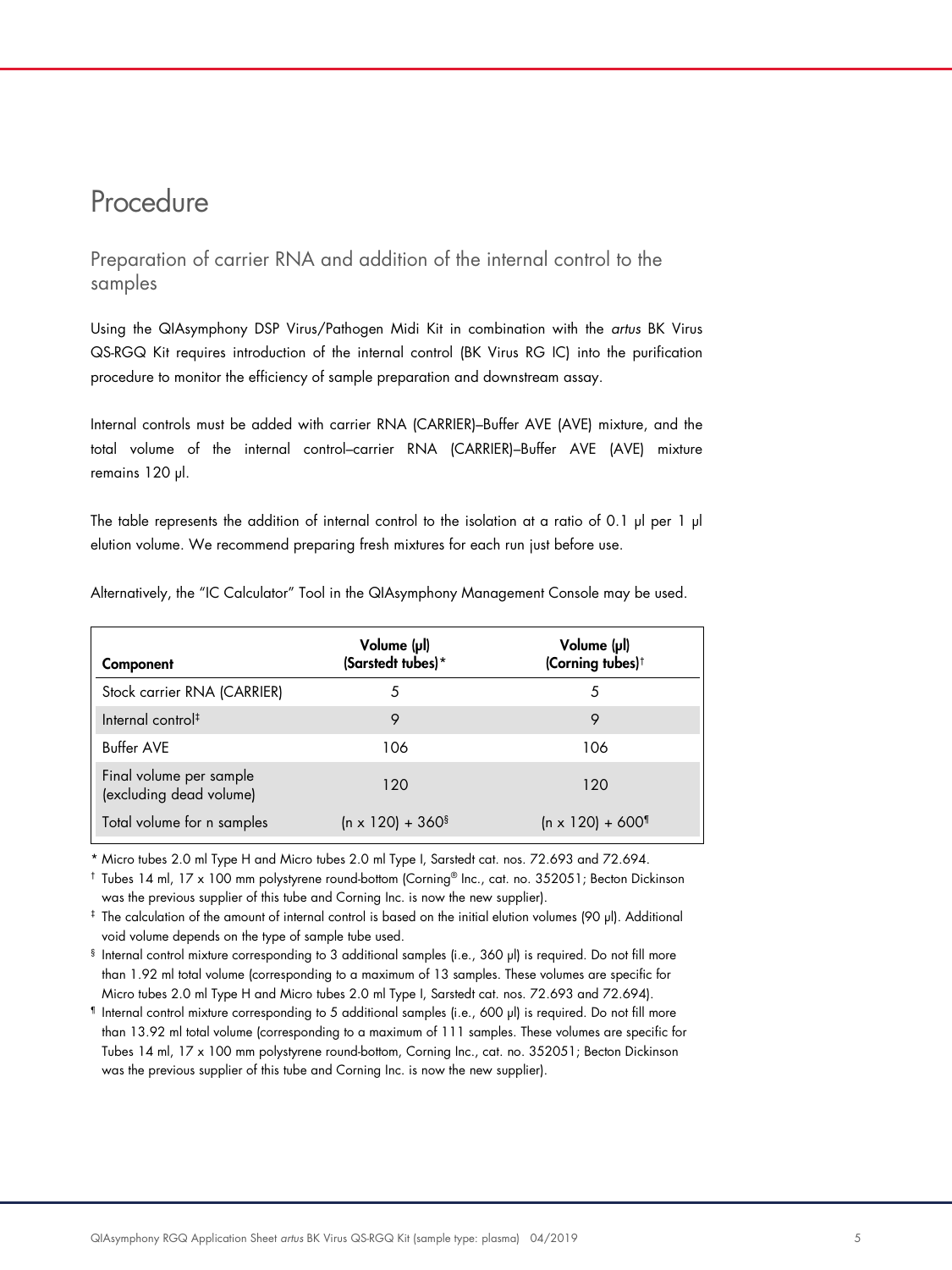# QIAsymphony SP setup

#### "Waste" drawer

| Unit box holder 1-4        | Empty unit boxes                      |
|----------------------------|---------------------------------------|
| Waste bag holder           | Waste bag                             |
| Liquid waste bottle holder | Empty and install liquid waste bottle |

## "Eluate" drawer

| Flution rack    | Elution Microtubes CL in Elution Microtube<br>Rack QS and Transfer frame<br>Use slot 1, cooling position |
|-----------------|----------------------------------------------------------------------------------------------------------|
| Elution volume* | Preselected elution volume: 60 µl<br>Initial elution volume: 90 µl                                       |

\* The elution volume is preselected for the protocol. This is the minimum accessible volume of eluate in the final elution tube. The initial volume of elution solution is required to ensure that the actual volume of eluate is the same as the preselected volume.

## "Reagents and Consumables" drawer

| RC Position 1 and 2            | Load 1 reagent cartridge (RC) for up to<br>48 samples or 2 new reagent cartridges (RC)<br>for up to 96 samples                        |
|--------------------------------|---------------------------------------------------------------------------------------------------------------------------------------|
| Tip rack holder positions 1-18 | Load sufficient racks of disposable filter-tips,<br>200 µl and 1500 µl (see "Required<br>plasticware for 1-4 sample batches", page 7) |
| Unit box holder positions 1-4  | Load unit boxes containing sample prep<br>cartridges and 8-Rod Covers (see "Required<br>plasticware for 1-4 sample batches", page 7)  |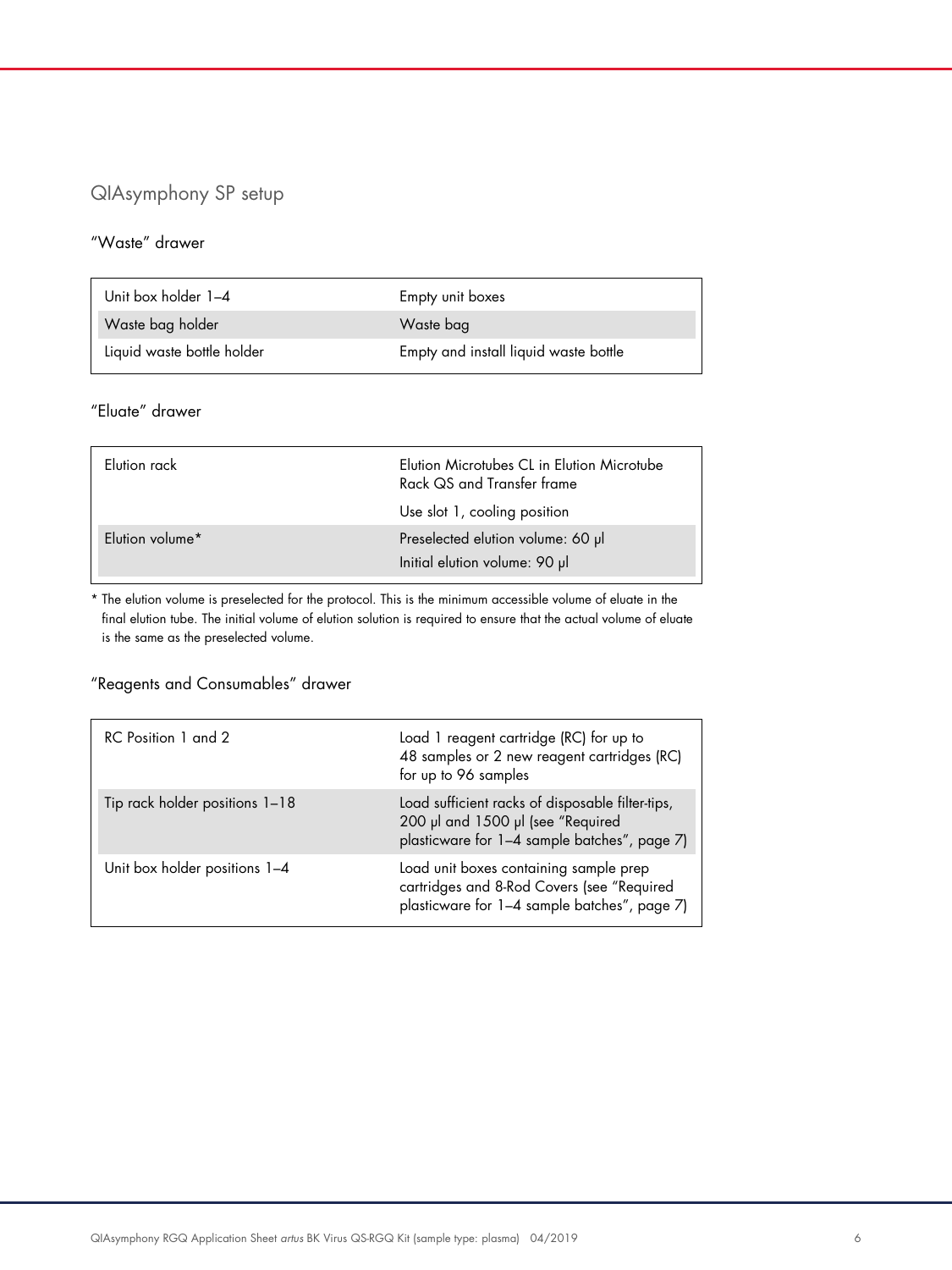## "Sample" drawer

| Sample type                             | Human EDTA Plasma                                                                                    |
|-----------------------------------------|------------------------------------------------------------------------------------------------------|
| Sample volume (including excess volume) | $1200 \mu$                                                                                           |
| Sample tubes                            | Micro tubes 2.0 ml Type H or Micro tubes<br>2.0 ml Type I (Sarstedt, cat. nos. 72.693 and<br>72.694) |
| Insert                                  | Tube Insert 3B (cat. no. 9242083)                                                                    |

Required plasticware for 1–4 sample batches

| Component                                               | One batch,<br>24 samples* | Two batches,<br>48 samples* | Three batches,<br>72 samples* | Four batches,<br>96 samples* |
|---------------------------------------------------------|---------------------------|-----------------------------|-------------------------------|------------------------------|
| Disposable filter-tips,<br>200 µl <sup>t‡</sup>         | 28                        | 52                          | 76                            | 100                          |
| Disposable filter-tips,<br>$1500$ $\mu$   <sup>†‡</sup> | 113                       | 206                         | 309                           | 402                          |
| Sample prep<br>cartridges <sup>§</sup>                  | 21                        | 42                          | 54                            | 72                           |
| 8-Rod Covers <sup>1</sup>                               | 3                         | 6                           | 9                             | 12                           |

\* Use of more than one internal control tube per batch and performing more than one inventory scan requires additional disposable filter tips.

† There are 32 filter-tips/tip rack.

‡ Number of required filter-tips includes filter-tips for 1 inventory scan per reagent cartridge.

§ There are 28 sample prep cartridges/unit box.

¶ There are twelve 8-Rod Covers/unit box.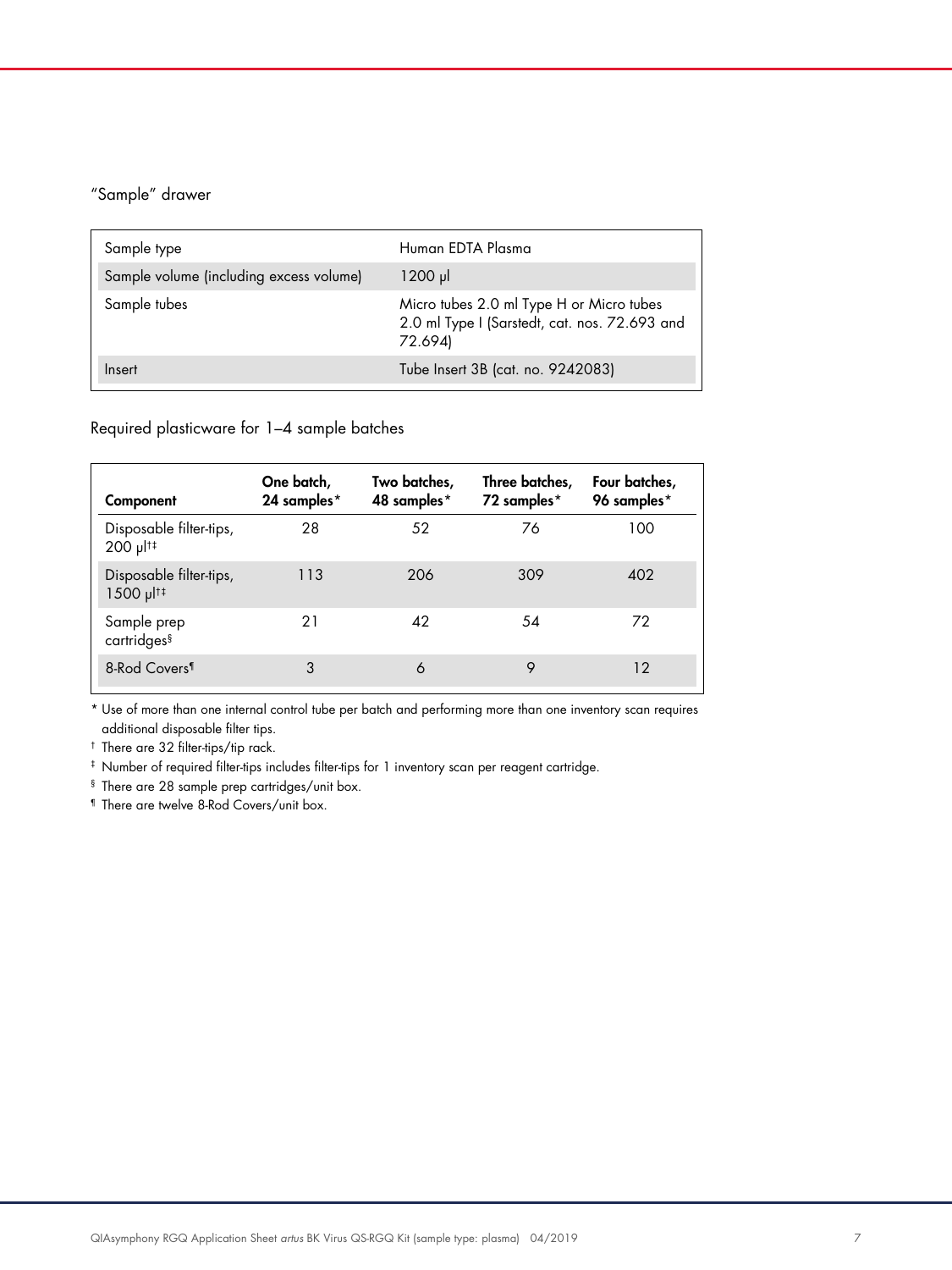# QIAsymphony AS setup

#### Consumables

During the setup, the appropriate positions for each consumable on the QIAsymphony AS module are indicated on the touchscreen of the instrument.

| Consumable                                           | Name on touchscreen                         | For use with adapter/<br>reagent holder |
|------------------------------------------------------|---------------------------------------------|-----------------------------------------|
| Strip Tubes and Caps,<br>$0.1$ ml (250)              | QIA#981103<br>*StripTubes 0.1               | RG Strip Tubes 72 QS                    |
| Tubes, conical, 2 ml,<br>Qsym AS (500) <sup>†‡</sup> | QIA#997102<br>*T2.0 ScrewSkirt <sup>§</sup> | Reagent holder 1 QS                     |
| Tubes, conical, 5 ml,<br>Qsym AS (500) <sup>†‡</sup> | QIA#997104<br>*T5.0 ScrewSkirt <sup>§</sup> | Reagent holder 1 QS                     |

\* Indicates labware that can be cooled using a cooling adapter with bar code.

† For master mix components, system-prepared master mix, assay standards, and assay controls.

‡ Alternatively, the Sarstedt tubes described in "Material Required but Not Provided", page 3, can be used.

§ The suffix "(m)" in the touchscreen indicates that liquid level calculations for the respective tube have been optimized for reagents forming a concave meniscus.

### Adapters and reagent holders

| Rack/reagent holder | Name                 | Number required <sup>1</sup> |
|---------------------|----------------------|------------------------------|
| Reagent holders     | Reagent holder 1 QS  |                              |
| Sample racks        | RG Strip Tubes 72 QS |                              |

¶ Calculated for an assay run with 72 reactions.

#### Filter-tips

Load tip racks starting with tip slots 1, 2 and 3 in the "Eluate and Reagents" drawer, and then load tip racks into tip slots 7, 8 and 9 in the "Assays" drawer.

| Consumable                  | Name on<br>touchscreen | Minimum number<br>for 24 reactions | Minimum number<br>for 72 reactions |
|-----------------------------|------------------------|------------------------------------|------------------------------------|
| Filter-Tips, 1500 µl (1024) | 1500 µl                |                                    |                                    |
| Filter-Tips, 200 µl (1024)  | $200$ $\mu$            |                                    | 5                                  |
| Filter-Tips, 50 µl (1024)   | 50 µl                  | 25                                 | 73                                 |
| <b>Tip Disposal Bags</b>    |                        |                                    |                                    |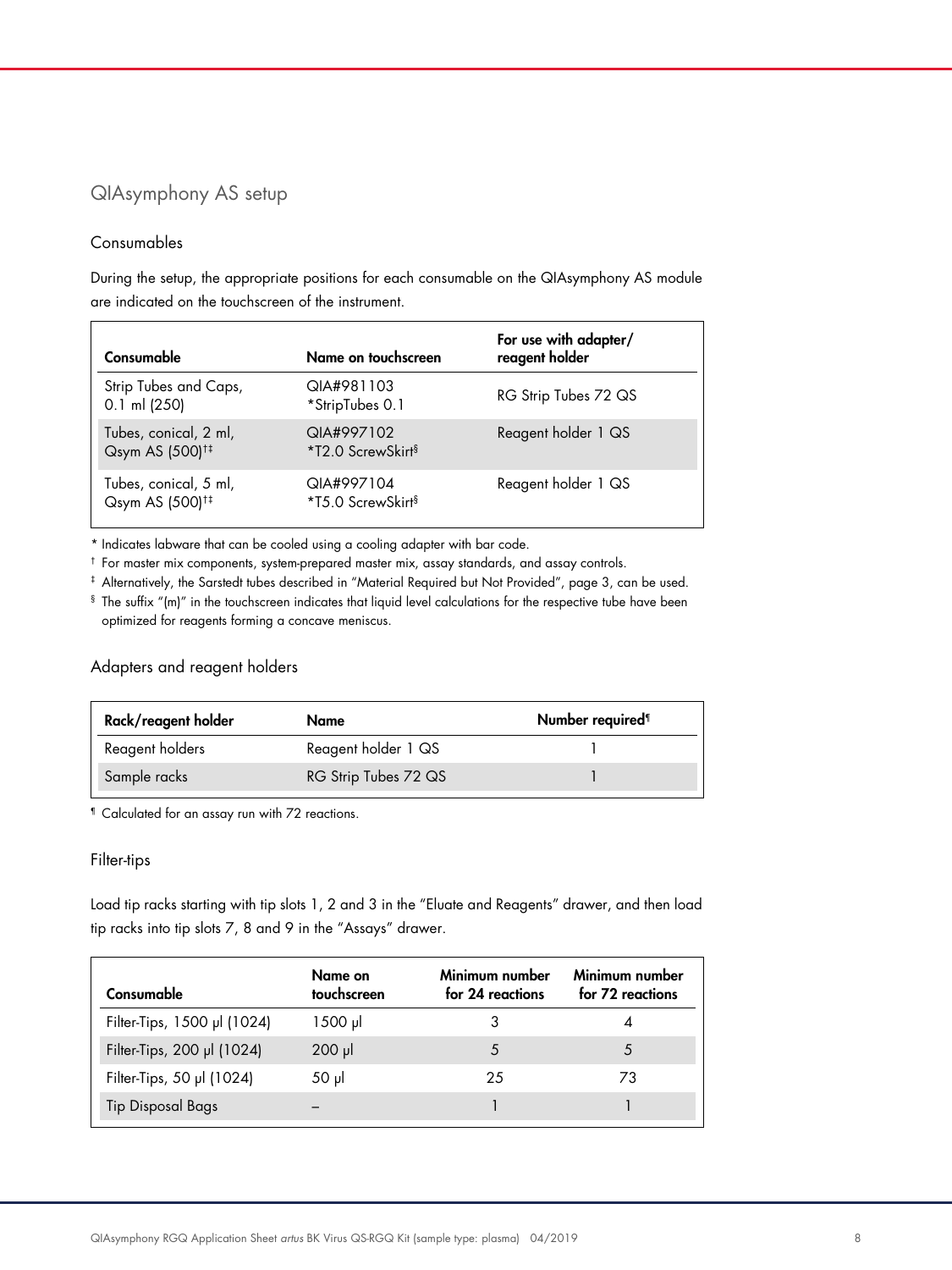## PCR on the Rotor-Gene Q<sup>\*</sup>

Please refer to the software-specific protocol sheet *Settings to run* artus *QS-RGQ Kits* at www.qiagen.com/products/artusbkviruspcrkitce.aspx for protocol details.

Specific settings for the *artus* BK Virus QS-RGQ Kit

With Rotor-Gene® Q software 2.1 or higher, the specific settings are shown below.

| Reaction Volume (µl)         | 50                                                                                                                                 |
|------------------------------|------------------------------------------------------------------------------------------------------------------------------------|
|                              | Although the physical reaction volume is<br>25 µl, make sure to select 50 for the reaction<br>volume in the Rotor-Gene Q software. |
| Hold                         | Hold Temperature: 95 degrees<br>Hold Time: 10 minutes                                                                              |
| Cycling                      | 45 times                                                                                                                           |
|                              | 95 degrees for 15 seconds                                                                                                          |
|                              | 65 degrees for 30 seconds (Acquire on<br>Green, Orange and activate touchdown<br>function for 10 cycles)                           |
|                              | 72 degrees for 20 seconds                                                                                                          |
| Auto-Gain Optimisation Setup | 65 degrees (Samples: Green; IC: Orange)                                                                                            |

### Interpretation of results

This section describes interpretation of results on the Rotor-Gene Q. Review also the sample status information from the QIAsymphony SP/AS result files for analysis of the complete sample-to-result workflow. Only samples with a valid status should be used.

The *artus* BK Virus QS-RGQ Kit can be run on the Rotor-Gene Q using manual analysis with Rotor-Gene Q software 2.1 or higher. The following sections describe interpretation of results using Rotor-Gene Q software 2.1 or higher.

<sup>\*</sup> If applicable, Rotor-Gene Q 5plex HRM instrument with a production date of January 2010 or later. The production date can be obtained from the serial number on the back of the instrument. The serial number is in the format "mmyynnn" where "mm" indicates the production month in digits, "yy" indicates the last two digits of the production year, and "nnn" indicates the unique instrument identifier.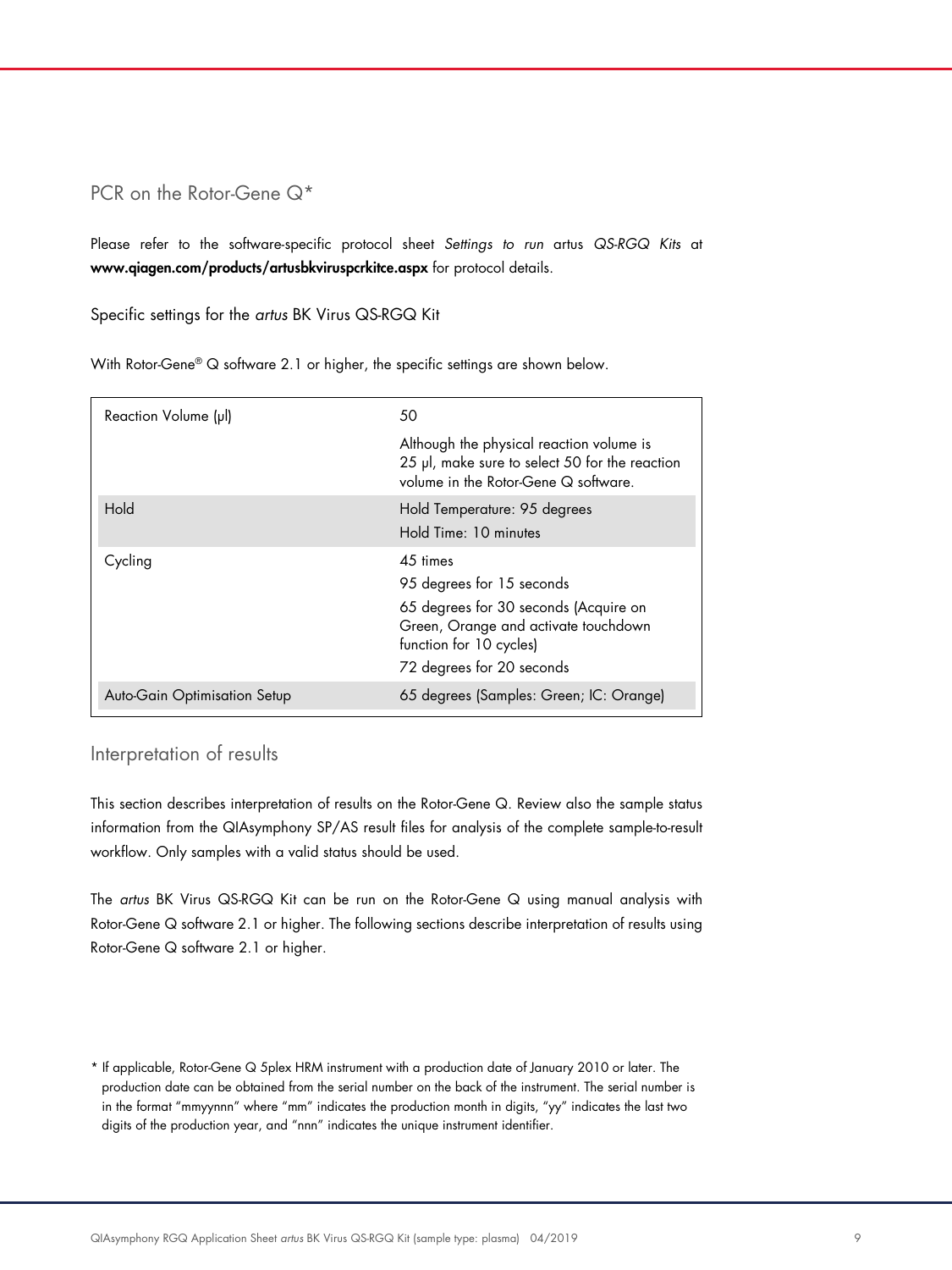Signal detection and conclusions

| Signal in<br>channel<br><b>Cycling Green</b> | Signal in<br>channel<br><b>Cycling Orange</b> | Quantitative<br>result<br>(copies/ml)  | Interpretation                                                                                                                                       |
|----------------------------------------------|-----------------------------------------------|----------------------------------------|------------------------------------------------------------------------------------------------------------------------------------------------------|
| Yes                                          | Yes                                           | 26.7                                   | Valid result: BK virus DNA detected.<br><50 copies/ml.                                                                                               |
|                                              |                                               |                                        | Quantitation not possible since the<br>quantitative result is below limit of<br>detection. Reproducibility of the positive<br>result is not assured. |
| Yes                                          | Yes                                           | $>26.7$ and<br>50<                     | Valid result: BK virus DNA detected,<br><50 copies/ml.                                                                                               |
|                                              |                                               |                                        | Quantitation not possible since the<br>quantitative result is below the linear<br>range of the assay.                                                |
| Yes                                          | Yes/No*                                       | $>50$ and<br>$<$ 9.3 x 10 <sup>7</sup> | Valid result: BK virus DNA detected at<br>the calculated concentration.                                                                              |
|                                              |                                               |                                        | Quantitative result is within the linear<br>range of the assay.                                                                                      |
| Yes                                          | Yes/No*                                       | $>9.3 \times 10^{7}$                   | Valid result: BK virus DNA detected,<br>$>9.3 \times 10^7$ copies/ml.                                                                                |
|                                              |                                               |                                        | Quantitation not possible since the<br>quantitative result is above the linear<br>range of the assay. <sup>†</sup>                                   |
| No                                           | Yes                                           |                                        | Valid result: No BK virus DNA is<br>detectable. <sup>‡</sup>                                                                                         |
| No                                           | No                                            |                                        | Invalid result: No result can be<br>concluded. <sup>§</sup>                                                                                          |

\* In this case, the detection of a signal in the Cycling Orange channel is dispensable, since high initial concentrations of BK virus DNA (positive signal in the Cycling Green channel) can lead to a reduced or absent fluorescent signal of the internal control in the Cycling Orange channel (competition).

† If quantitation is desired, dilute the sample with BK virus-free plasma and reprocess. Multiply the quantitative result from the reprocessed sample by the dilution factor.

 $*$  If the C<sub>T</sub> value for the internal control of a negative sample is more than 3 cycles higher than the C<sub>T</sub> value for the internal control of the no template control in the run (CT IC Sample – CT IC NTC >3), then the sample should be treated as invalid. No result can be concluded.

§ Information regarding error sources and their solution can be found in "Troubleshooting Guide" of the artus *BK Virus QS-RGQ Kit Handbook*.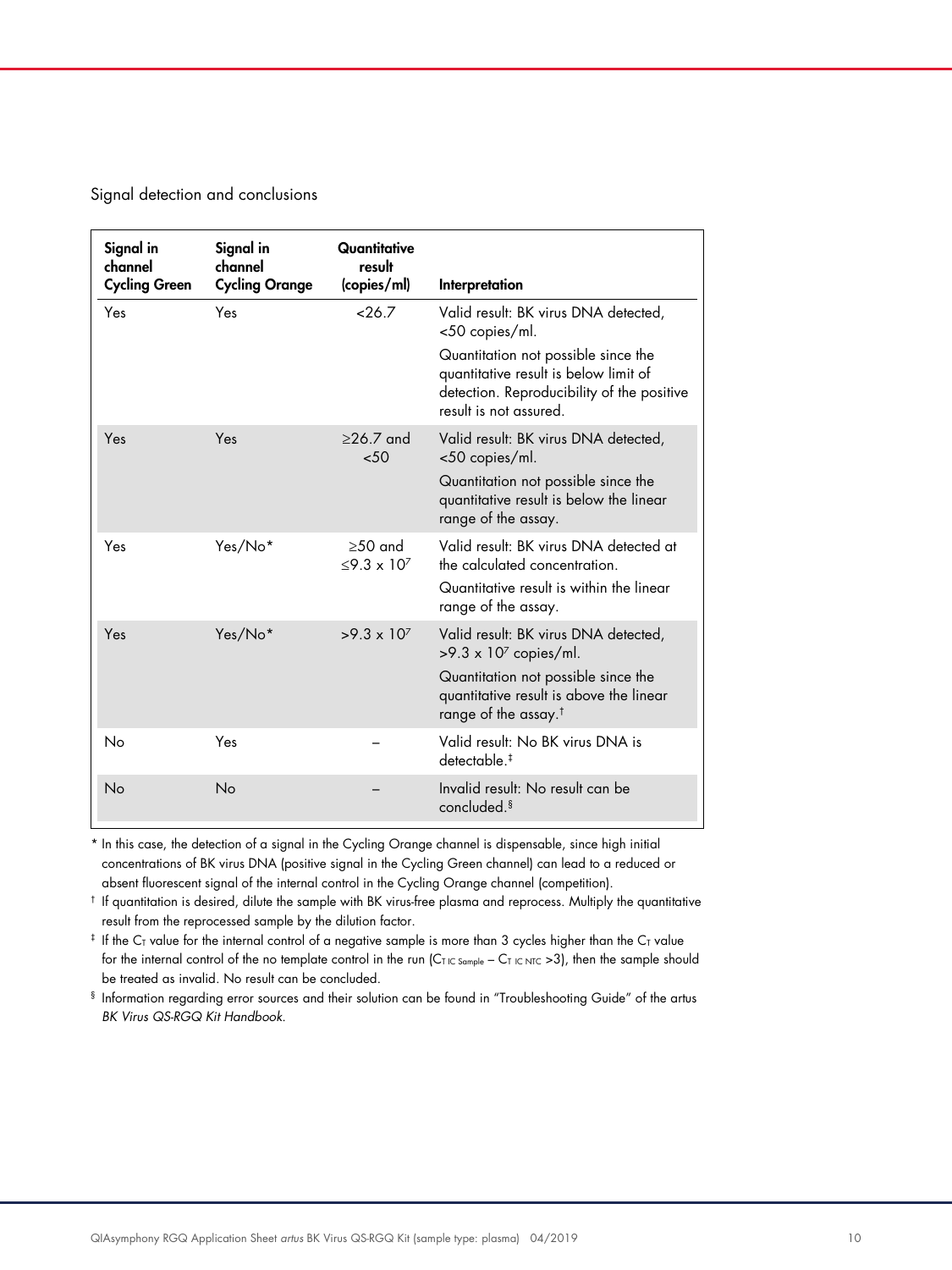#### Threshold setup for the PCR analysis

The optimal threshold settings for a given combination of Rotor-Gene Q instrument and *artus* QS-RGQ Kit should be set empirically by testing each individual combination since it is a relative value depending on the overall diagnostic workflow. The threshold can be set at a preliminary value of 0.04 for the analysis of the first PCR run, but this value should be fine-tuned in a comparative analysis of the next runs of the workflow. The threshold should be set manually just above the background signal of the negative controls and negative samples. The mean threshold value calculated from these experiments will most likely work for the majority of future runs, but the user should nevertheless review the generated threshold value at regular intervals. The threshold value will usually be in the range of 0.03–0.05 and should be rounded to no more than three decimal places.

#### **Quantitation**

The quantitation standards (BK Virus QS 1–4) in the *artus* BK Virus QS-RGQ Kit are treated as previously purified samples and the same volume is used (15 µl). To generate a standard curve on Rotor-Gene Q Instruments, all 4 quantitation standards should be used and defined in the Edit Samples dialog box on the Rotor-Gene Q instrument as standards with the specified concentrations (see the instrument user manual).

Note: The quantitation standards are defined as copies/µl in the eluate. The following equation has to be applied to convert the values determined using the standard curve into copies/ml of sample material.

Result in sample material (copies/ml) <sup>=</sup> Result in eluate (copies/µl) x Initial Elution Volume (90 µl)\* Sample Volume (ml)

As a matter of principle, the initial sample volume should be entered in the equation above. This has to be considered when the sample volume has been changed prior to the nucleic acid extraction (e.g., reducing the volume by centrifugation or increasing the volume by adding to the volume required for the isolation).

\* The calculation is based on the initial elution volumes (90 µl).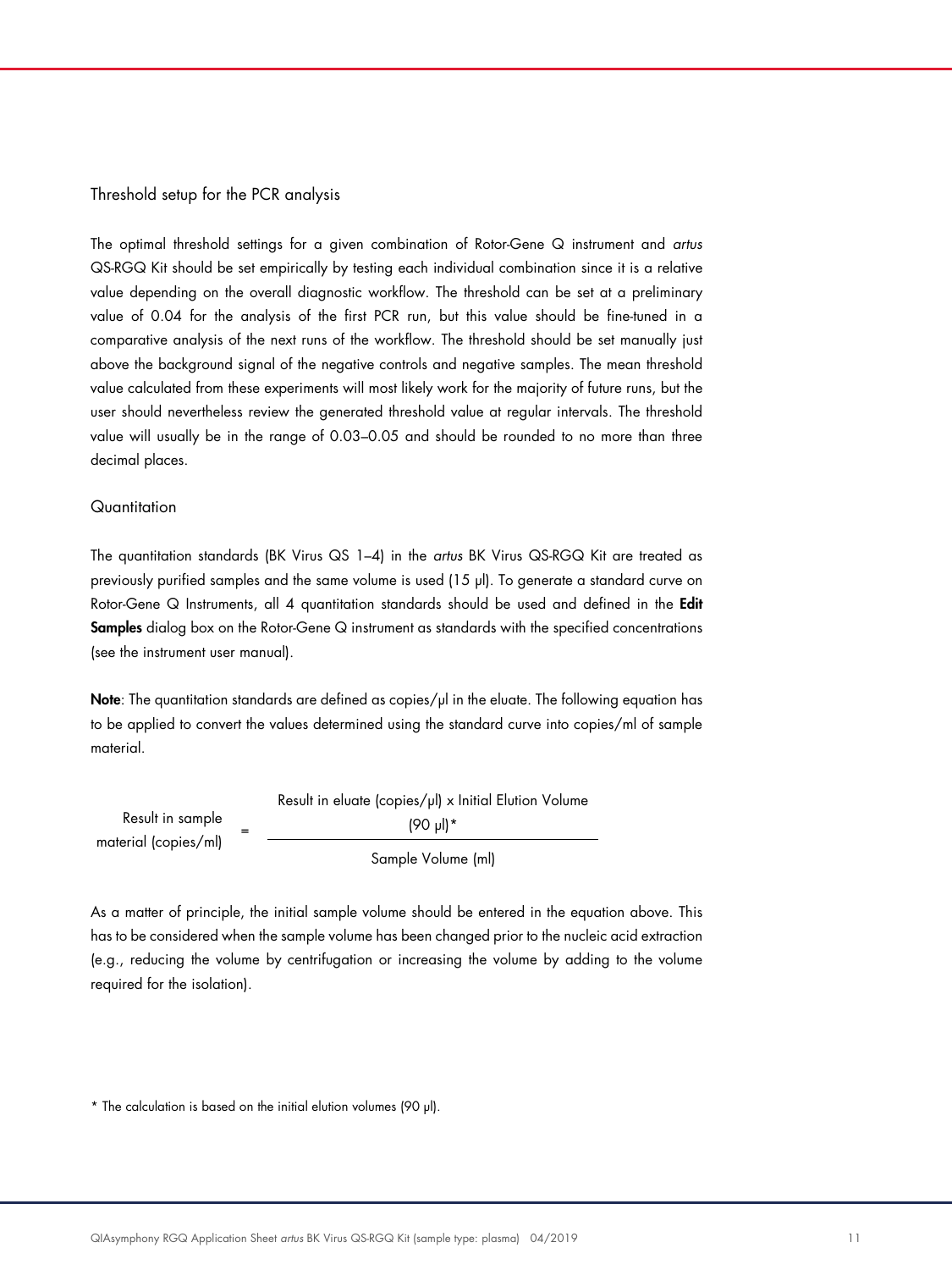

#### Examples of positive and negative PCR reactions

Detection of the quantitation standards (BK Virus QS 1-4) in fluorescence channel Cycling Green. NTC: No template control (negative control).



Detection of the internal control (IC) in fluorescence channel Cycling Orange with simultaneous amplification of the quantitation standards (BK Virus QS 1–4). NTC: No template control (negative control).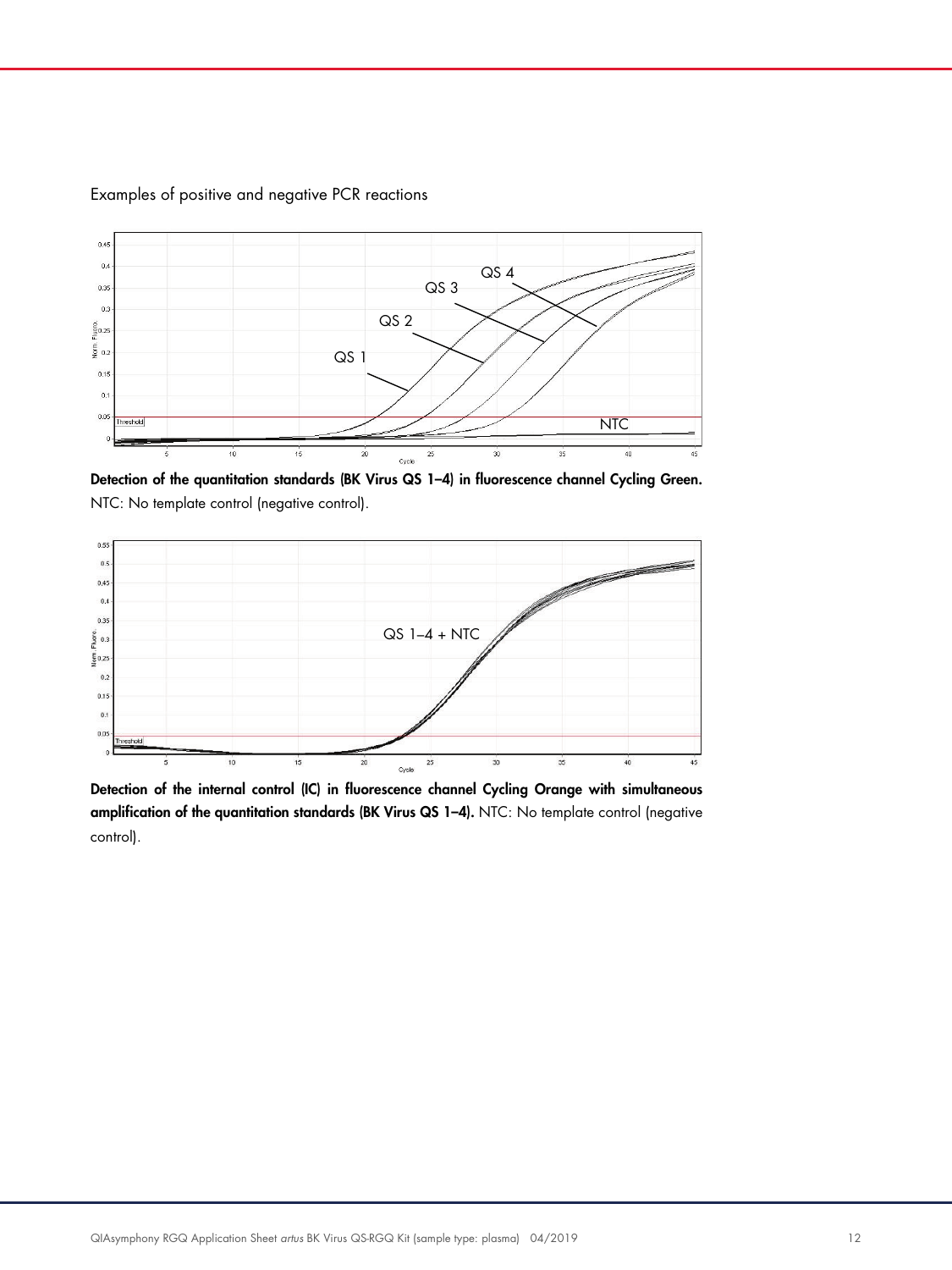| <b>Document revision history</b> |                                                                                                                                                                                                                                                                                                                                                                                                                                                                                                                                                                                                                                                                                                                                                |  |  |
|----------------------------------|------------------------------------------------------------------------------------------------------------------------------------------------------------------------------------------------------------------------------------------------------------------------------------------------------------------------------------------------------------------------------------------------------------------------------------------------------------------------------------------------------------------------------------------------------------------------------------------------------------------------------------------------------------------------------------------------------------------------------------------------|--|--|
| R2, April 2019                   | Removed footnote regarding setup of 216 assays. Changed to new<br>versions of QIAsymphony protocols. Updated required materials for<br>setup of maximum 72 reactions. Added information on use of QMC<br>"IC Calculator" tool. Updated naming of Corning labware (previously<br>Becton Dickinson). Added specific run settings for Rotor-Gene Q<br>(volume, use of touchdown function, acquisitions). Added information<br>to interpretation of results to include case "pathogen positive and IC<br>negative". Removed instructions regarding use of Rotor-Gene<br>AssayManager®; Changed wording from RT-PCR to PCR for<br>clarification; Clarification of difference between eluate and sample<br>concentration in quantitation calculation |  |  |

For up-to-date licensing information and product-specific disclaimers, see the respective QIAGEN kit handbook or user manual. QIAGEN kit handbooks and user manuals are available at www.qiagen.com or can be requested from QIAGEN Technical Services or your local distributor.

Trademarks: QIAGEN®, Sample to Insighl®, QIAsymphony®, *artus*®, Rotor-Gene & SacayManager® (QIAGEN Group); Corning® (Corning Inc.); Sarstedt® (Sarstedt<br>AG and Co.). Registered names, trademarks, etc. used in this document